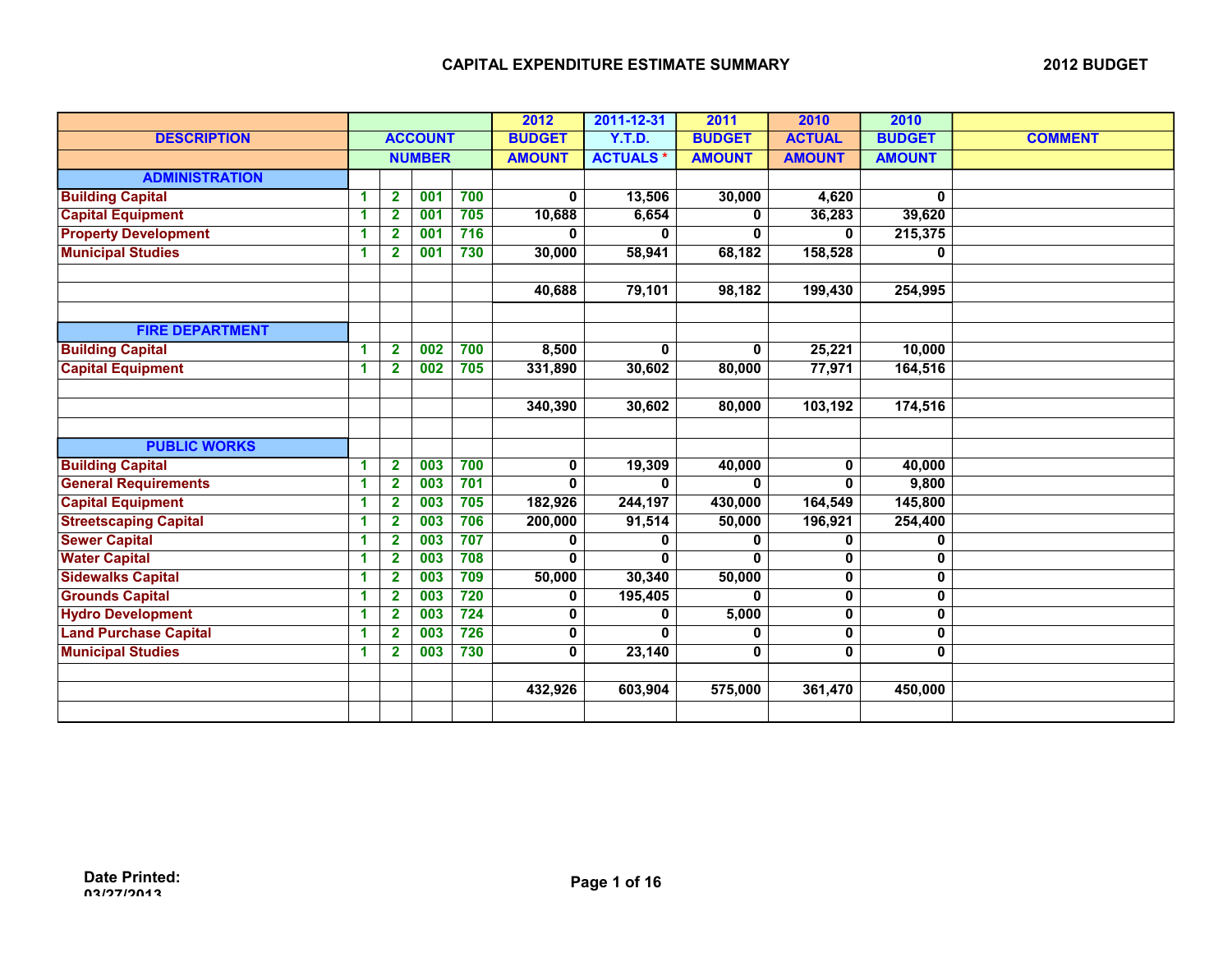|                                |   |                         |                | 2012             | 2011-12-31    | 2011                    | 2010                    | 2010                    |               |                |
|--------------------------------|---|-------------------------|----------------|------------------|---------------|-------------------------|-------------------------|-------------------------|---------------|----------------|
| <b>DESCRIPTION</b>             |   |                         | <b>ACCOUNT</b> |                  | <b>BUDGET</b> | <b>Y.T.D.</b>           | <b>BUDGET</b>           | <b>ACTUAL</b>           | <b>BUDGET</b> | <b>COMMENT</b> |
|                                |   |                         | <b>NUMBER</b>  |                  | <b>AMOUNT</b> | <b>ACTUALS*</b>         | <b>AMOUNT</b>           | <b>AMOUNT</b>           | <b>AMOUNT</b> |                |
| <b>AIRPORT</b>                 |   |                         |                |                  |               |                         |                         |                         |               |                |
| <b>Building Capital</b>        | 1 | $\overline{\mathbf{2}}$ | 004            | 700              | $\mathbf 0$   | 10,451                  | 0                       | $\mathbf 0$             | 0             |                |
| <b>Capital Equipment</b>       | 1 | $\overline{\mathbf{2}}$ | 004            | 705              | 324,276       | 57,698                  | 3,256                   | 29,373                  | 29,119        |                |
| <b>Signs Capital</b>           | 1 | $\mathbf 2$             | 004            | 710              | 5,000         | 0                       | 0                       | 0                       | 0             |                |
| <b>Property Development</b>    | 1 | $\mathbf{2}$            | 004            | 716              | 0             | 0                       | 0                       | 0                       | 0             |                |
| <b>Grounds Capital</b>         | 1 | $\mathbf{2}$            | 004            | 720              | 54,900        | 27,862                  | 42,230                  | 26,624                  | 32,500        |                |
| <b>Fencing</b>                 | 1 | $\mathbf{2}$            | 004            | 722              | 0             | 292,845                 | 0                       | 0                       | 0             |                |
| <b>Env. Protection</b>         | 1 | $\mathbf{2}$            | 004            | 730              | 0             | 19,410                  | 20,352                  | $\mathbf 0$             | 0             |                |
|                                |   |                         |                |                  |               |                         |                         |                         |               |                |
|                                |   |                         |                |                  | 384,176       | 408,267                 | 65,839                  | 55,997                  | 61,619        |                |
|                                |   |                         |                |                  |               |                         |                         |                         |               |                |
| <b>CLINIC CAPITAL</b>          |   |                         |                |                  |               |                         |                         |                         |               |                |
| <b>Building Capital</b>        | 1 | $\overline{2}$          | 005            | 700              | 0             | $\overline{\textbf{0}}$ | 0                       | 3,412                   | $\mathbf{0}$  |                |
| <b>Capital Equipment</b>       | 1 | $\overline{2}$          | 005            | 705              | 0             | 0                       | 0                       | 2,440                   | 2,870         |                |
|                                |   |                         |                |                  |               |                         |                         |                         |               |                |
|                                |   |                         |                |                  | $\pmb{0}$     | $\pmb{0}$               | 0                       | 5,852                   | 2,870         |                |
|                                |   |                         |                |                  |               |                         |                         |                         |               |                |
| <b>COCHENOUR HALL</b>          |   |                         |                |                  |               |                         |                         |                         |               |                |
| <b>Building Capital</b>        | 1 | $\overline{2}$          | 006            | 700              | $\pmb{0}$     | $\pmb{0}$               | 0                       | 0                       | 0             |                |
| <b>Capital Equipment</b>       | 1 | $\overline{2}$          | 006            | 705              | 0             | $\overline{\mathbf{0}}$ | 0                       | $\mathbf 0$             | 0             |                |
|                                |   |                         |                |                  |               |                         |                         |                         |               |                |
|                                |   |                         |                |                  | 0             | 0                       | 0                       | $\mathbf 0$             | 0             |                |
|                                |   |                         |                |                  |               |                         |                         |                         |               |                |
| <b>BYLAW CAPITAL</b>           |   |                         |                |                  |               |                         |                         |                         |               |                |
| <b>Building Capital</b>        | 1 | $\overline{\mathbf{2}}$ | 008            | 700              | 0             | 0                       | $\overline{\mathbf{0}}$ | $\overline{\mathbf{0}}$ | 0             |                |
| <b>Capital Equipment</b>       | 1 | $\overline{\mathbf{2}}$ | 008            | 705              | 0             | $\overline{\mathbf{0}}$ | 0                       | $\mathbf 0$             | 0             |                |
| <b>Nuisance Animal Control</b> | 1 | $\overline{\mathbf{2}}$ | 008            | 718              | $\mathbf{0}$  | $\overline{\mathbf{0}}$ | 0                       | $\mathbf 0$             | 0             |                |
| <b>Grounds Capital</b>         | 1 | $\overline{2}$          | 008            | 720              | 44,100        | 0                       | 0                       | 0                       | 0             |                |
| <b>Municipal Studies</b>       | 1 | $\mathbf{2}$            | 008            | $\overline{730}$ | 0             | 0                       | 0                       | 0                       | 6,000         |                |
|                                |   |                         |                |                  |               | $\pmb{0}$               |                         |                         |               |                |
|                                |   |                         |                |                  | 44,100        | 0                       | 0                       | 0                       | 6,000         |                |
|                                |   |                         |                |                  |               |                         |                         |                         |               |                |
|                                |   |                         |                |                  |               |                         |                         |                         |               |                |
| <b>BUILDING AND PLANNING</b>   |   |                         |                |                  |               |                         |                         |                         |               |                |
| <b>Capital Equipment</b>       | 1 | $\mathbf{2}$            | 009            | 705              | 1,800         | 22,626                  | 27,256                  | 0                       | 0             |                |
|                                |   |                         |                |                  |               |                         |                         |                         |               |                |
|                                |   |                         |                |                  | 1,800         | 22,626                  | 27,256                  | $\mathbf 0$             | 0             |                |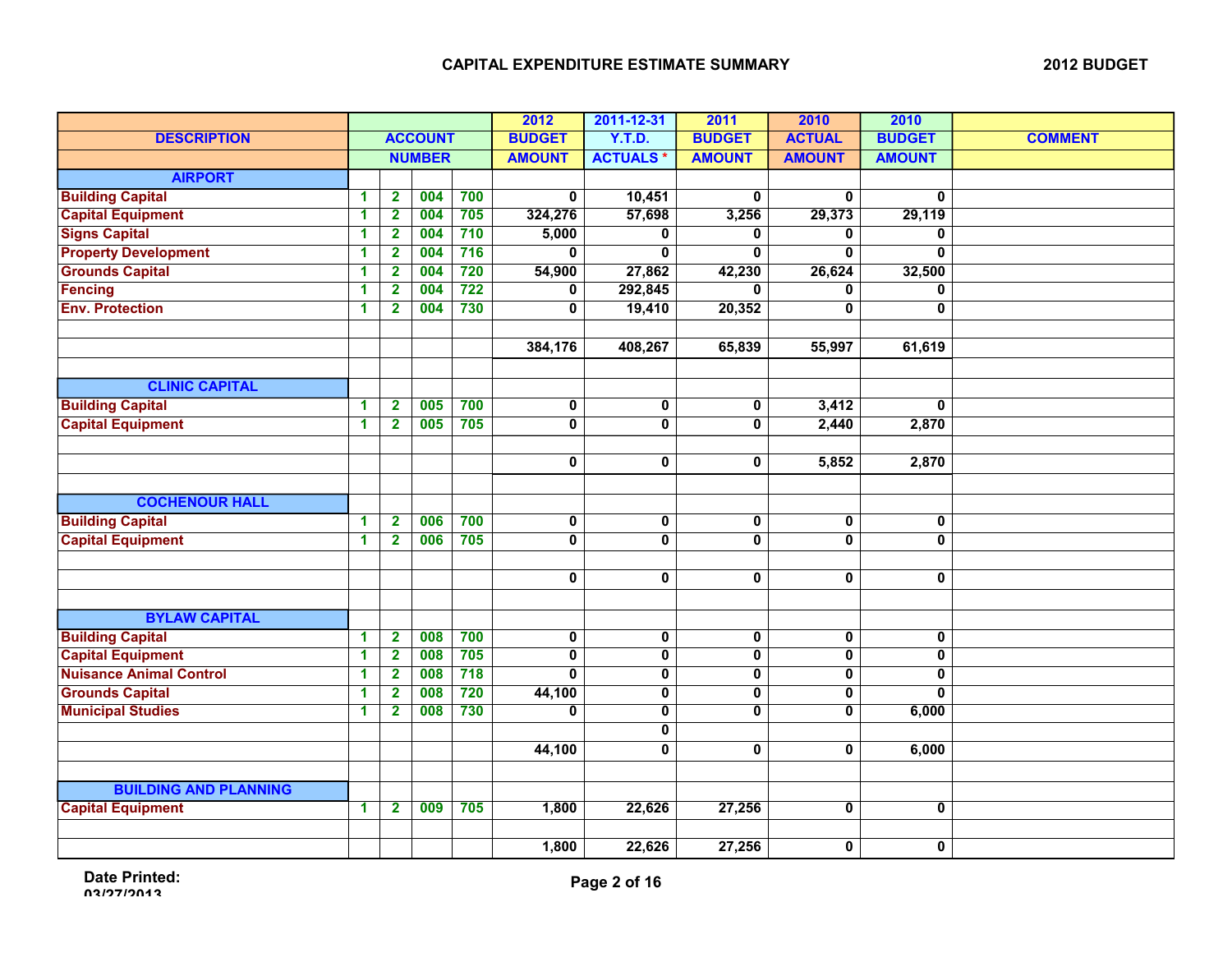|                    |                | 2012          | 2011-12-31       | 2011          | 2010          | 2010          |                |
|--------------------|----------------|---------------|------------------|---------------|---------------|---------------|----------------|
| <b>DESCRIPTION</b> | <b>ACCOUNT</b> | <b>BUDGET</b> | Y.T.D.           | <b>BUDGET</b> | <b>ACTUAL</b> | <b>BUDGET</b> | <b>COMMENT</b> |
|                    | <b>NUMBER</b>  | <b>AMOUNT</b> | <b>ACTUALS *</b> | <b>AMOUNT</b> | <b>AMOUNT</b> | <b>AMOUNT</b> |                |
|                    |                |               |                  |               |               |               |                |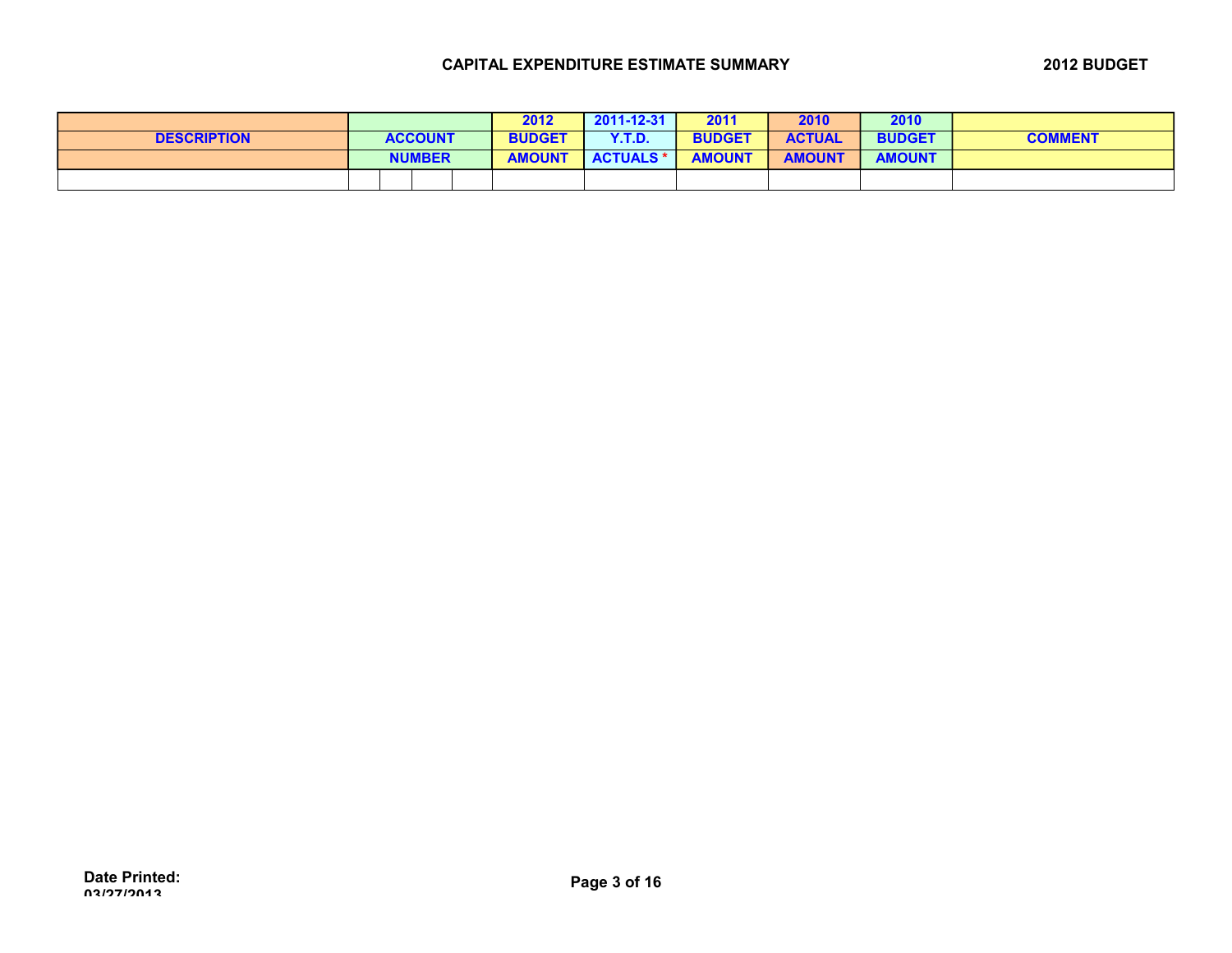|                                      |              |                         |                  | 2012             | 2011-12-31    | 2011                    | 2010           | 2010           |               |                |
|--------------------------------------|--------------|-------------------------|------------------|------------------|---------------|-------------------------|----------------|----------------|---------------|----------------|
| <b>DESCRIPTION</b>                   |              |                         | <b>ACCOUNT</b>   |                  | <b>BUDGET</b> | <b>Y.T.D.</b>           | <b>BUDGET</b>  | <b>ACTUAL</b>  | <b>BUDGET</b> | <b>COMMENT</b> |
|                                      |              |                         | <b>NUMBER</b>    |                  | <b>AMOUNT</b> | <b>ACTUALS*</b>         | <b>AMOUNT</b>  | <b>AMOUNT</b>  | <b>AMOUNT</b> |                |
| <b>FACILITIES CAPITAL</b>            |              |                         |                  |                  |               |                         |                |                |               |                |
| <b>Building Capital</b>              | 1            | $\overline{\mathbf{2}}$ | 010              | 700              | 2,253         | $\pmb{0}$               | 0              | 5,955          | 0             |                |
| <b>Capital Equipment</b>             | 1            | $\mathbf{2}$            | 010              | 705              | 6,120         | 0                       | $\mathbf{0}$   | $\mathbf{0}$   | 3,850         |                |
| <b>Municipal Studies</b>             | 1            | $\overline{2}$          | 010              | 730              | 22,000        | $\overline{\mathbf{0}}$ | $\overline{0}$ | $\overline{0}$ | $\bf{0}$      |                |
|                                      |              |                         |                  |                  |               |                         |                |                |               |                |
|                                      |              |                         |                  |                  | 30,373        | $\mathbf 0$             | 0              | 5,955          | 3,850         |                |
|                                      |              |                         |                  |                  |               |                         |                |                |               |                |
| <b>MUNICIPAL BUILDING CAPITAL</b>    |              |                         |                  |                  |               |                         |                |                |               |                |
| <b>Building Capital</b>              | 1            | $\overline{2}$          | 011              | 700              | 7,155         | 0                       | 0              | 92,160         | 196,346       |                |
|                                      |              |                         |                  |                  |               |                         |                |                |               |                |
|                                      |              |                         |                  |                  | 7,155         | $\pmb{0}$               | $\mathbf{0}$   | 92,160         | 196,346       |                |
|                                      |              |                         |                  |                  |               |                         |                |                |               |                |
| <b>WATER TREATMENT PLANT CAPITAL</b> |              |                         |                  |                  |               |                         |                |                |               |                |
| <b>Building Capital</b>              | $\mathbf{1}$ | $\overline{\mathbf{2}}$ | 012              | 700              | 10,000        | 360,722                 | 320,000        | $\mathbf{0}$   | $\mathbf{0}$  |                |
| <b>Capital Equipment</b>             | 1            | $\mathbf{2}$            | 012              | $\overline{705}$ | 182,000       | 4,274                   | 34,000         | 30,510         | 381,336       |                |
| <b>Water Capital</b>                 | 1            | $\overline{2}$          | $\overline{012}$ | 708              | $\bf{0}$      | 0                       | 12,000         | 0              | 0             |                |
| <b>Grounds Capital</b>               | 1            | $\mathbf{2}$            | 012              | $\overline{720}$ | 12,000        | $\mathbf 0$             | 0              | 0              | 0             |                |
| <b>Municipal Studies</b>             | 1            | $\mathbf{2}$            | 012              | 730              | 100,000       | $\mathbf 0$             | 0              | $\mathbf{0}$   | $\mathbf{0}$  |                |
|                                      |              |                         |                  |                  |               |                         |                |                |               |                |
|                                      |              |                         |                  |                  | 304,000       | 364,996                 | 366,000        | 30,510         | 381,336       |                |
|                                      |              |                         |                  |                  |               |                         |                |                |               |                |
| <b>ARENA CAPITAL</b>                 |              |                         |                  |                  |               |                         |                |                |               |                |
| <b>Building Capital</b>              | 1            | $\overline{\mathbf{2}}$ | 013              | 700              | 0             | 0                       | 0              | 29,984         | 29,150        |                |
| <b>Capital Equipment</b>             | 1            | $\overline{2}$          | 013              | 705              | 0             | $\mathbf 0$             | 0              | $\mathbf 0$    | 0             |                |
| <b>Grounds Capital</b>               | 1            | $\mathbf{2}$            | 013              | 720              | 0             | 6,705                   | 0              | $\mathbf 0$    | 0             |                |
| <b>Municipal Studies</b>             | 1            | $\mathbf{2}$            | 013              | 730              | 0             | 4,317                   | 0              | $\mathbf{0}$   | $\mathbf{0}$  |                |
|                                      |              |                         |                  |                  |               |                         |                |                |               |                |
|                                      |              |                         |                  |                  | 0             | 11,022                  | 0              | 29,984         | 29,150        |                |
|                                      |              |                         |                  |                  |               |                         |                |                |               |                |
| <b>WASTE DISPOSAL SITE CAPITAL</b>   |              |                         |                  |                  |               |                         |                |                |               |                |
| <b>Capital Equipment</b>             | 1.           | $\mathbf{2}$            | 014              | 705              | $\mathbf 0$   | 44,862                  | 34,000         | $\mathbf 0$    | $\mathbf 0$   |                |
|                                      |              |                         |                  |                  |               |                         |                |                |               |                |
|                                      |              |                         |                  |                  | 0             | 44,862                  | 34,000         | $\mathbf 0$    | 0             |                |
|                                      |              |                         |                  |                  |               |                         |                |                |               |                |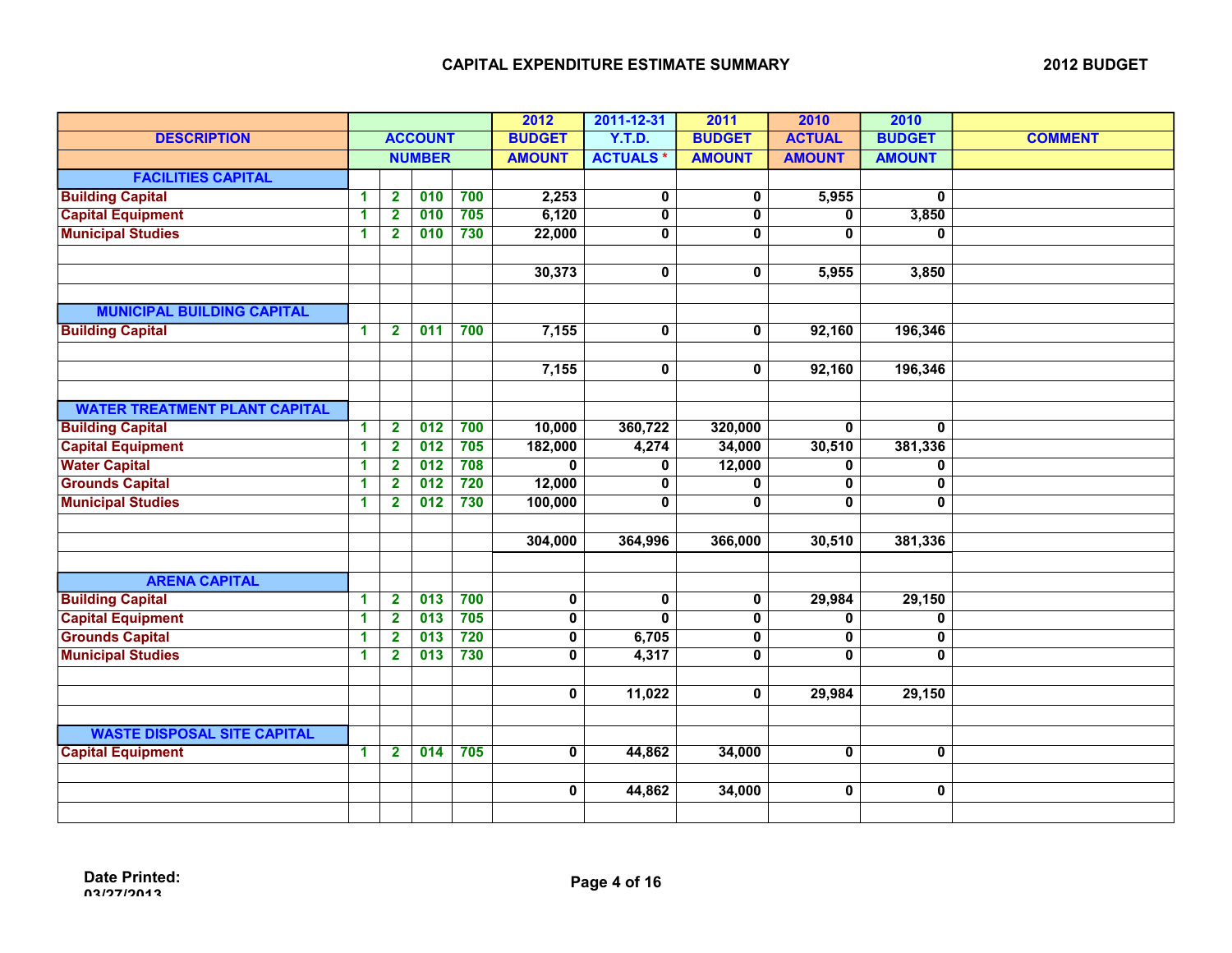|                             |                      |                         | 2012           | 2011-12-31 | 2011                    | 2010                    | 2010                    |                         |                         |                |
|-----------------------------|----------------------|-------------------------|----------------|------------|-------------------------|-------------------------|-------------------------|-------------------------|-------------------------|----------------|
| <b>DESCRIPTION</b>          |                      |                         | <b>ACCOUNT</b> |            | <b>BUDGET</b>           | <b>Y.T.D.</b>           | <b>BUDGET</b>           | <b>ACTUAL</b>           | <b>BUDGET</b>           | <b>COMMENT</b> |
|                             |                      |                         | <b>NUMBER</b>  |            | <b>AMOUNT</b>           | <b>ACTUALS*</b>         | <b>AMOUNT</b>           | <b>AMOUNT</b>           | <b>AMOUNT</b>           |                |
| <b>RECYCLING</b>            |                      |                         |                |            |                         |                         |                         |                         |                         |                |
| <b>Building Capital</b>     | $\mathbf{1}$         | $\mathbf{2}$            | 015            | 700        |                         |                         | 0                       | 783,409                 | 992,160                 |                |
| <b>General Requirements</b> | $\blacktriangleleft$ | $\overline{2}$          | 015            | 701        |                         |                         | $\mathbf 0$             | 39,913                  | 108,883                 |                |
| <b>Capital Equipment</b>    | 1                    | $\mathbf{2}$            | 015            | 705        | 215,000                 | $\overline{\mathbf{0}}$ | $\overline{0}$          | 10,512                  | 60,000                  |                |
| <b>Property Development</b> | 1                    | $\overline{2}$          | 015            | 716        |                         |                         | 24,375                  | 170,608                 | 70,621                  |                |
| <b>Grounds Capital</b>      | $\blacktriangleleft$ | $\mathbf{2}$            | 015            | 720        | 16,000                  | $\mathbf 0$             | $\mathbf{0}$            | $\overline{0}$          | $\overline{0}$          |                |
|                             |                      |                         |                |            |                         |                         |                         |                         |                         |                |
|                             |                      |                         |                |            | 231,000                 | $\mathbf 0$             | 24,375                  | 1,004,441               | 1,231,664               |                |
|                             |                      |                         |                |            |                         |                         |                         |                         |                         |                |
| <b>DOCKS CAPITAL</b>        |                      |                         |                |            |                         |                         |                         |                         |                         |                |
| <b>Capital Equipment</b>    | $\mathbf{1}$         | $\mathbf{2}$            | 016            | 705        | $\overline{\mathbf{0}}$ | $\overline{\mathbf{0}}$ | $\overline{\mathbf{0}}$ | 34,521                  | 50,000                  |                |
|                             |                      |                         |                |            |                         |                         |                         |                         |                         |                |
|                             |                      |                         |                |            | 0                       | $\mathbf 0$             | $\mathbf 0$             | 34,521                  | 50,000                  |                |
|                             |                      |                         |                |            |                         |                         |                         |                         |                         |                |
| <b>MUSEUM CAPITAL</b>       |                      |                         |                |            |                         |                         |                         |                         |                         |                |
| <b>Building Capital</b>     | $\mathbf{1}$         | $\overline{2}$          | 017            | 700        | $\overline{\mathbf{0}}$ | $\overline{\mathbf{0}}$ | $\overline{\mathbf{0}}$ | $\mathbf 0$             | $\overline{\mathbf{0}}$ |                |
|                             |                      |                         |                |            |                         |                         |                         |                         |                         |                |
|                             |                      |                         |                |            | 0                       | $\pmb{0}$               | $\mathbf 0$             | $\mathbf 0$             | 0                       |                |
|                             |                      |                         |                |            |                         |                         |                         |                         |                         |                |
| <b>LIBRARY CAPITAL</b>      |                      |                         |                |            |                         |                         |                         |                         |                         |                |
| <b>Building Capital</b>     | $\mathbf{1}$         | $\overline{\mathbf{2}}$ | 018            | 700        | 32,550                  | $\overline{\mathbf{0}}$ | $\overline{\mathbf{0}}$ | 82,375                  | 91,855                  |                |
|                             |                      |                         |                |            |                         |                         |                         |                         |                         |                |
|                             |                      |                         |                |            | 32,550                  | 0                       | $\mathbf 0$             | 82,375                  | 91,855                  |                |
|                             |                      |                         |                |            |                         |                         |                         |                         |                         |                |
| <b>FERRY CAPITAL</b>        |                      |                         |                |            |                         |                         |                         |                         |                         |                |
| <b>Capital Equipment</b>    | $\mathbf{1}$         | $\overline{\mathbf{2}}$ | 019            | 705        | $\overline{\mathbf{0}}$ | 42,571                  | $\overline{\mathbf{0}}$ | $\overline{\mathbf{0}}$ | $\overline{\mathbf{0}}$ |                |
|                             |                      |                         |                |            |                         |                         |                         |                         |                         |                |
|                             |                      |                         |                |            | $\mathbf 0$             | 42,571                  | $\mathbf 0$             | $\mathbf 0$             | 0                       |                |
|                             |                      |                         |                |            |                         |                         |                         |                         |                         |                |
| <b>BEACHES CAPITAL</b>      |                      |                         |                |            |                         |                         |                         |                         |                         |                |
| <b>Building Capital</b>     | $\mathbf 1$          | $\overline{\mathbf{2}}$ | 020            | 700        | 3,800                   | 0                       | $\overline{\mathbf{0}}$ | $\overline{\mathbf{0}}$ | $\overline{\mathbf{0}}$ |                |
|                             |                      |                         |                |            |                         |                         |                         |                         |                         |                |
|                             |                      |                         |                |            | 3,800                   | $\mathbf 0$             | $\mathbf 0$             | $\mathbf 0$             | $\mathbf 0$             |                |
|                             |                      |                         |                |            |                         |                         |                         |                         |                         |                |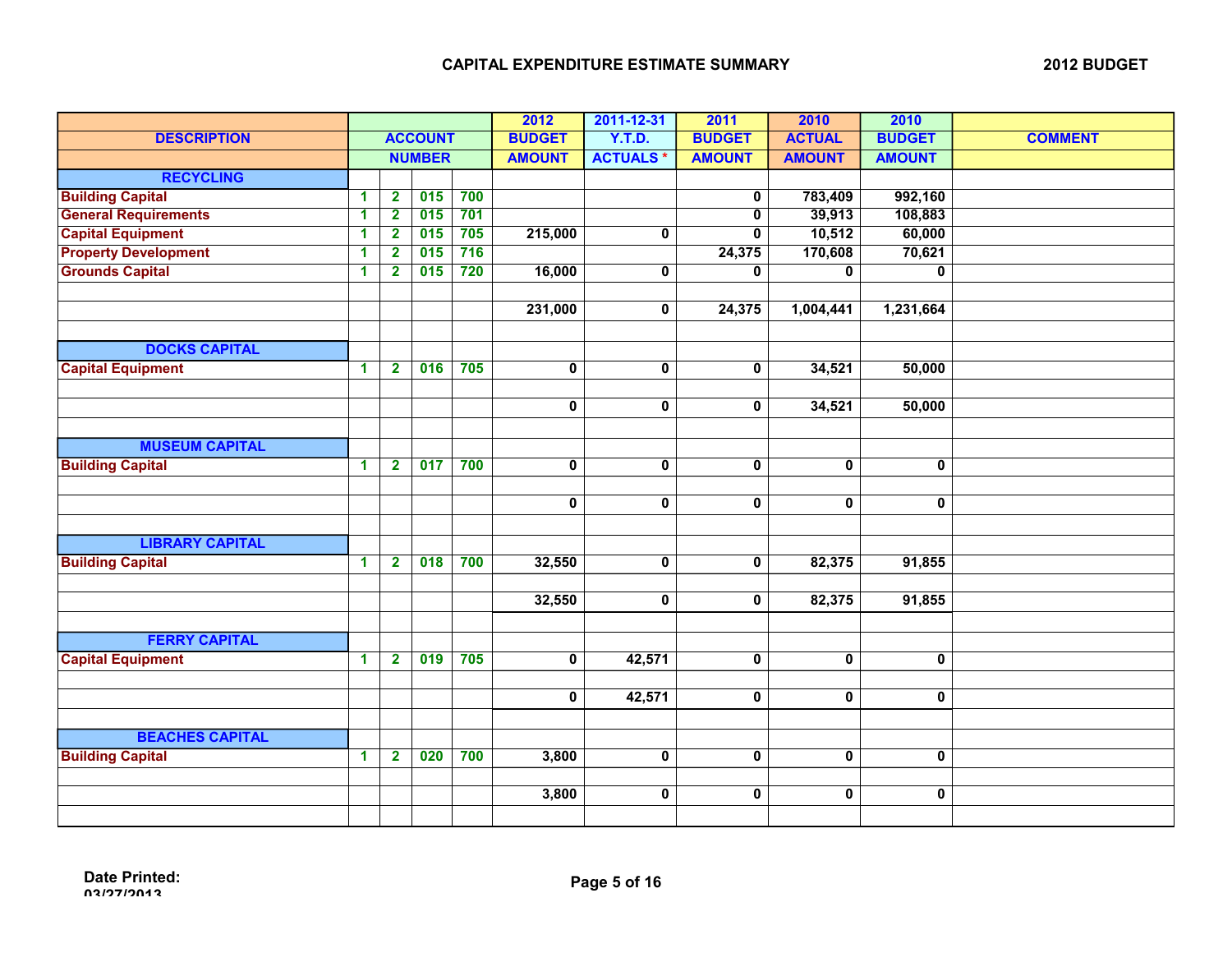|                                |                      |                         |                  | 2012             | 2011-12-31              | 2011                    | 2010          | 2010                    |               |                |
|--------------------------------|----------------------|-------------------------|------------------|------------------|-------------------------|-------------------------|---------------|-------------------------|---------------|----------------|
| <b>DESCRIPTION</b>             |                      |                         | <b>ACCOUNT</b>   |                  | <b>BUDGET</b>           | <b>Y.T.D.</b>           | <b>BUDGET</b> | <b>ACTUAL</b>           | <b>BUDGET</b> | <b>COMMENT</b> |
|                                |                      |                         | <b>NUMBER</b>    |                  | <b>AMOUNT</b>           | <b>ACTUALS*</b>         | <b>AMOUNT</b> | <b>AMOUNT</b>           | <b>AMOUNT</b> |                |
| <b>BALL FIELDS CAPITAL</b>     |                      |                         |                  |                  |                         |                         |               |                         |               |                |
| <b>Capital Equipment</b>       | $\blacktriangleleft$ | $\overline{\mathbf{2}}$ | $\overline{022}$ | 705              | $\pmb{0}$               | $\pmb{0}$               | 0             | $\pmb{0}$               | 0             |                |
|                                |                      |                         |                  |                  |                         |                         |               |                         |               |                |
|                                |                      |                         |                  |                  | 0                       | 0                       | 0             | 0                       | 0             |                |
|                                |                      |                         |                  |                  |                         |                         |               |                         |               |                |
| <b>RINKS CAPITAL</b>           |                      |                         |                  |                  |                         |                         |               |                         |               |                |
| <b>Capital Equipment</b>       | 1                    | $\mathbf{2}$            | 023              | 705              | $\overline{\textbf{0}}$ | 0                       | 0             | 0                       | 0             |                |
|                                |                      |                         |                  |                  |                         |                         |               |                         |               |                |
|                                |                      |                         |                  |                  | $\mathbf 0$             | $\pmb{0}$               | $\mathbf 0$   | 0                       | 0             |                |
|                                |                      |                         |                  |                  |                         |                         |               |                         |               |                |
| <b>PARKS CAPITAL</b>           |                      |                         |                  |                  |                         |                         |               |                         |               |                |
| <b>Marketing Initiative</b>    | $\blacktriangleleft$ | $\mathbf{2}$            | 024              | 702              | $\mathbf 0$             | $\mathbf 0$             | $\mathbf 0$   | 4                       | 0             |                |
| <b>Capital Equipment</b>       | 1                    | $\mathbf{2}$            | 024              | 705              | 37,800                  | 11,089                  | 13,000        | 4,261                   | 8,360         |                |
| <b>Grounds Capital</b>         | 1                    | $\mathbf{2}$            | 024              | $\overline{720}$ | 0                       | 0                       | 0             | 6,759                   | 0             |                |
|                                |                      |                         |                  |                  |                         |                         |               |                         |               |                |
|                                |                      |                         |                  |                  | 37,800                  | 11,089                  | 13,000        | 11,024                  | 8,360         |                |
|                                |                      |                         |                  |                  |                         |                         |               |                         |               |                |
| <b>SANITARY SEWER CAPITAL</b>  |                      |                         |                  |                  |                         |                         |               |                         |               |                |
| <b>Building Capital</b>        | $\blacktriangleleft$ | $\mathbf{2}$            | 025              | 700              | $\mathbf 0$             | 14,211                  | $\mathbf{0}$  | 0                       | 0             |                |
| <b>Capital Equipment</b>       | $\blacktriangleleft$ | $\mathbf{2}$            | 025              | 705              | 79,500                  | 93,260                  | 130,000       | 0                       | 0             |                |
| <b>Roads</b>                   | 1                    | $\mathbf{2}$            | 025              | 706              | 0                       | 0                       | 0             | 26,383                  | 0             |                |
| <b>Sewer</b>                   | 1                    | $\mathbf{2}$            | 025              | 707              | 0                       | $\mathbf 0$             | $\mathbf 0$   | 123,617                 | 198,432       |                |
| <b>Grounds Capital</b>         | 1                    | $\mathbf{2}$            | 025              | 720              | $\overline{\mathbf{0}}$ | 55,336                  | 100,000       | $\overline{\mathbf{0}}$ | 0             |                |
| <b>Infiltration Study</b>      | $\mathbf{1}$         | $\overline{2}$          | 025              | 730              | $\mathbf{0}$            | 98,427                  | 100,000       | $\mathbf{0}$            | 0             |                |
|                                |                      |                         |                  |                  |                         |                         |               |                         |               |                |
|                                |                      |                         |                  |                  | 79,500                  | 261,234                 | 330,000       | 150,000                 | 198,432       |                |
|                                |                      |                         |                  |                  |                         |                         |               |                         |               |                |
| <b>CENTENNIAL PARK CAPITAL</b> |                      |                         |                  |                  |                         |                         |               |                         |               |                |
| <b>Capital Equipment</b>       | $\blacktriangleleft$ | $\overline{\mathbf{2}}$ | 026              | 705              | $\mathbf 0$             | $\pmb{0}$               | $\mathbf 0$   | 10,980                  | 0             |                |
| <b>Roads</b>                   | $\blacktriangleleft$ | $\overline{\mathbf{2}}$ | 026              | 706              | $\overline{\mathbf{0}}$ | $\pmb{0}$               | $\mathbf 0$   | 52,451                  | $\mathbf 0$   |                |
| <b>Sidewalks</b>               | $\mathbf{1}$         | $\overline{2}$          | 026              | 709              | 0                       | $\mathbf{0}$            | $\mathbf 0$   | 9,815                   | 0             |                |
| <b>Grounds Capital</b>         | 1                    | $\mathbf{2}$            | 026              | 720              | $\mathbf 0$             | 4,679                   | 0             | 208,541                 | 303,520       |                |
| <b>Fencing</b>                 | 1                    | $\mathbf{2}$            | 026              | 722              | 0                       | 0                       | 0             | 58,606                  | 0             |                |
|                                | 1                    | $\mathbf{2}$            | 026              | $724$            | $\overline{\mathbf{0}}$ | $\overline{\mathbf{0}}$ | $\mathbf 0$   | 963                     | 0             |                |
|                                |                      |                         |                  |                  |                         |                         |               |                         |               |                |
|                                |                      |                         |                  |                  | $\mathbf 0$             | 4,679                   | 0             | 341,357                 | 303,520       |                |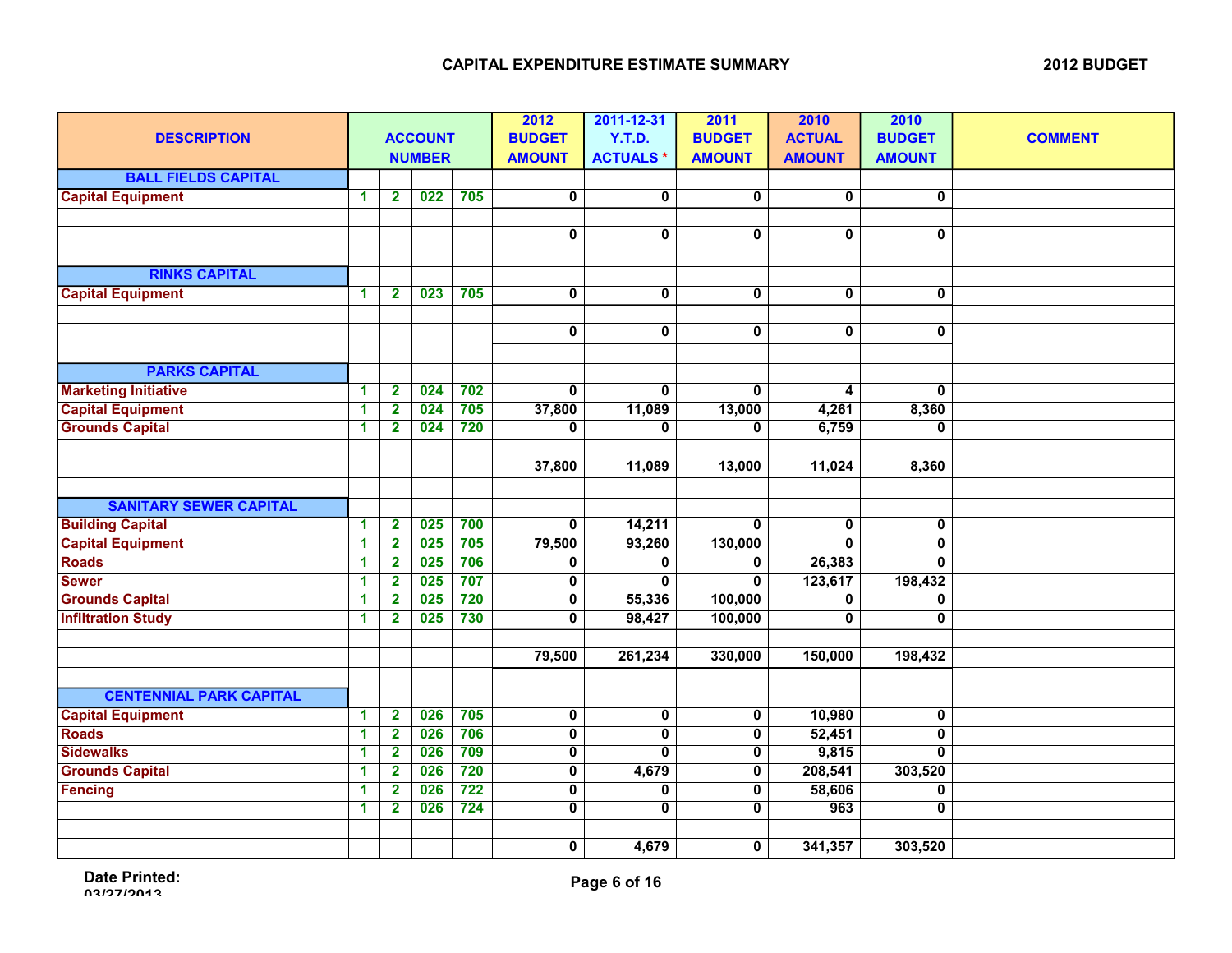|                    |  |                | 2012          | 2011-12-31       | 2011          | 2010          | 2010          |                |
|--------------------|--|----------------|---------------|------------------|---------------|---------------|---------------|----------------|
| <b>DESCRIPTION</b> |  | <b>ACCOUNT</b> | <b>BUDGET</b> | <b>Y.T.D.</b>    | <b>BUDGET</b> | <b>ACTUAL</b> | <b>BUDGET</b> | <b>COMMENT</b> |
|                    |  | <b>NUMBER</b>  | <b>AMOUNT</b> | <b>ACTUALS *</b> | <b>AMOUNT</b> | <b>AMOUNT</b> | <b>AMOUNT</b> |                |
|                    |  |                |               |                  |               |               |               |                |
|                    |  |                |               |                  |               |               |               |                |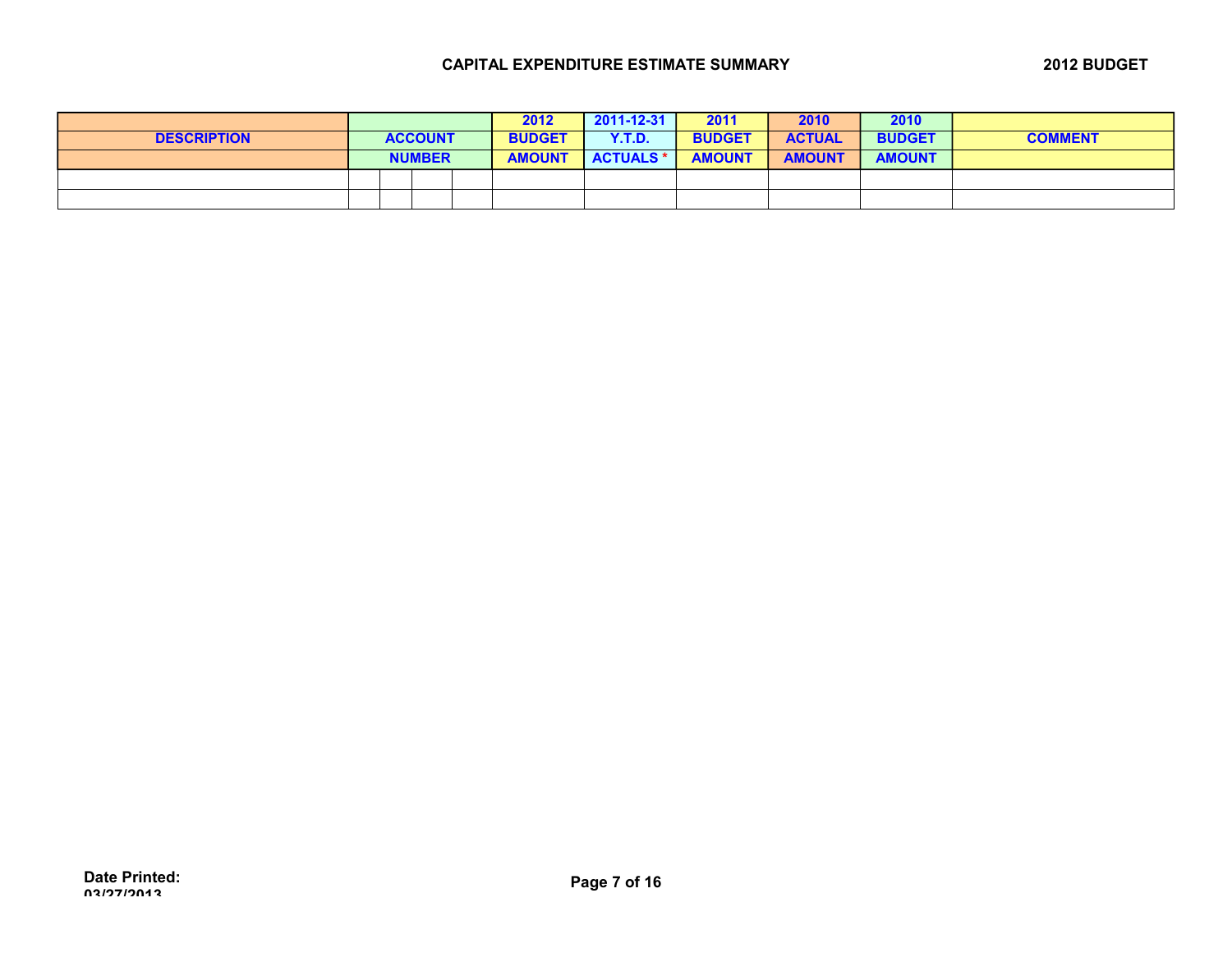|                               |              |                         |                | 2012  | 2011-12-31              | 2011                    | 2010                    | 2010                    |                         |                        |
|-------------------------------|--------------|-------------------------|----------------|-------|-------------------------|-------------------------|-------------------------|-------------------------|-------------------------|------------------------|
| <b>DESCRIPTION</b>            |              |                         | <b>ACCOUNT</b> |       | <b>BUDGET</b>           | <b>Y.T.D.</b>           | <b>BUDGET</b>           | <b>ACTUAL</b>           | <b>BUDGET</b>           | <b>COMMENT</b>         |
|                               |              |                         | <b>NUMBER</b>  |       | <b>AMOUNT</b>           | <b>ACTUALS*</b>         | <b>AMOUNT</b>           | <b>AMOUNT</b>           | <b>AMOUNT</b>           |                        |
| <b>CEMETERY CAPITAL</b>       |              |                         |                |       |                         |                         |                         |                         |                         |                        |
| <b>Building Capital</b>       | 1            | $\overline{2}$          | 030            | 700   | $\mathbf 0$             | $\pmb{0}$               | 0                       | $\mathbf 0$             | $\bf{0}$                |                        |
| <b>Capital Equipment</b>      | 1            | $\overline{2}$          | 030            | 705   | 7,980                   | $\pmb{0}$               | $\mathbf 0$             | 6,075                   | 7,000                   |                        |
| <b>Property Development</b>   | 1            | $\mathbf{2}$            | 030            | $716$ | 0                       | 0                       | $\mathbf 0$             | 17,115                  | 12,211                  |                        |
| <b>Grounds Capital</b>        | 1            | $\overline{2}$          | 030            | 720   | 0                       | $\overline{\mathbf{0}}$ | $\mathbf 0$             | $\mathbf 0$             | 0                       |                        |
|                               |              |                         |                |       |                         |                         |                         |                         |                         |                        |
|                               |              |                         |                |       | 7,980                   | $\pmb{0}$               | $\mathbf 0$             | 23,190                  | 19,211                  |                        |
|                               |              |                         |                |       |                         |                         |                         |                         |                         |                        |
| <b>RECREATION CAPITAL</b>     |              |                         |                |       |                         |                         |                         |                         |                         |                        |
| <b>Building Capital</b>       | 1            | $\mathbf{2}$            | 040            | 700   |                         | $\bf{0}$                | $\mathbf 0$             | 0                       | 0                       |                        |
| <b>Capital Equipment</b>      | 1            | $\overline{2}$          | 040            | 705   | 3,550                   | $\overline{\mathbf{0}}$ | $\overline{0}$          | $\overline{\mathbf{0}}$ | $\overline{\mathbf{0}}$ |                        |
|                               |              |                         |                |       |                         |                         |                         |                         |                         |                        |
|                               |              |                         |                |       | 3,550                   | $\pmb{0}$               | $\pmb{0}$               | 0                       | $\pmb{0}$               |                        |
|                               |              |                         |                |       |                         |                         |                         |                         |                         |                        |
| <b>DOG POUND CAPITAL</b>      |              |                         |                |       |                         |                         |                         |                         |                         |                        |
| <b>Building Capital</b>       | $\mathbf{1}$ | $\overline{\mathbf{2}}$ | 050            | 700   | $\overline{\mathbf{0}}$ | $\overline{\mathbf{0}}$ | $\mathbf 0$             | $\mathbf 0$             | $\pmb{0}$               |                        |
|                               |              |                         |                |       |                         |                         |                         |                         |                         |                        |
|                               |              |                         |                |       | $\pmb{0}$               | $\pmb{0}$               | $\pmb{0}$               | 0                       | $\pmb{0}$               |                        |
|                               |              |                         |                |       |                         |                         |                         |                         |                         |                        |
| <b>DAY CARE CAPITAL</b>       |              |                         |                |       |                         |                         |                         |                         |                         |                        |
| <b>Building Capital</b>       | 1            | $\mathbf{2}$            | 060            | 700   | $\mathbf{0}$            | $\mathbf 0$             | $\mathbf 0$             | 2,614                   | 6,224                   |                        |
| <b>Capital Equipment</b>      | 1            | $\overline{\mathbf{2}}$ | 060            | 705   | 9,500                   | 1,018                   | $\overline{\mathbf{0}}$ | 4,283                   | 7,167                   |                        |
| <b>Grounds Capital</b>        | 1            | $\overline{\mathbf{2}}$ | 060            | 720   | 4,000                   | 0                       | $\mathbf 0$             | 0                       | 0                       |                        |
| <b>Building Capital</b>       | 1            | $\mathbf{2}$            | 061            | 700   | 0                       | $\mathbf 0$             | $\mathbf 0$             | 794                     | 0                       |                        |
|                               |              |                         |                |       |                         |                         |                         |                         |                         |                        |
|                               |              |                         |                |       | 13,500                  | 1,018                   | $\mathbf 0$             | 7,691                   | 13,391                  |                        |
|                               |              |                         |                |       |                         |                         |                         |                         |                         |                        |
| <b>ECONOMIC DEVELOPMENT</b>   |              |                         |                |       |                         |                         |                         |                         |                         |                        |
| <b>Capital Equipment</b>      | $\mathbf{1}$ | $\overline{\mathbf{2}}$ | 070            | 705   | $\overline{\mathbf{0}}$ | $\overline{\mathbf{0}}$ | $\mathbf 0$             | $\overline{\mathbf{0}}$ | 0                       |                        |
|                               |              |                         |                |       |                         |                         |                         |                         |                         |                        |
|                               |              |                         |                |       | $\mathbf 0$             | $\pmb{0}$               | $\mathbf 0$             | $\mathbf 0$             | 0                       |                        |
|                               |              |                         |                |       |                         |                         |                         |                         |                         |                        |
| <b>PROPERTY DEVELOPMENT</b>   |              |                         |                |       |                         |                         |                         |                         |                         |                        |
| <b>Roads--Waterfront Road</b> | $\mathbf{1}$ | $\mathbf{2}$            | 074            | 706   | 40,000                  | $\pmb{0}$               | $\mathbf 0$             | $\overline{\mathbf{0}}$ | 0                       | <b>Waterfront Road</b> |
|                               |              |                         |                |       |                         |                         |                         |                         |                         |                        |
|                               |              |                         |                |       | 40,000                  | $\mathbf 0$             | $\mathbf 0$             | 0                       | 0                       |                        |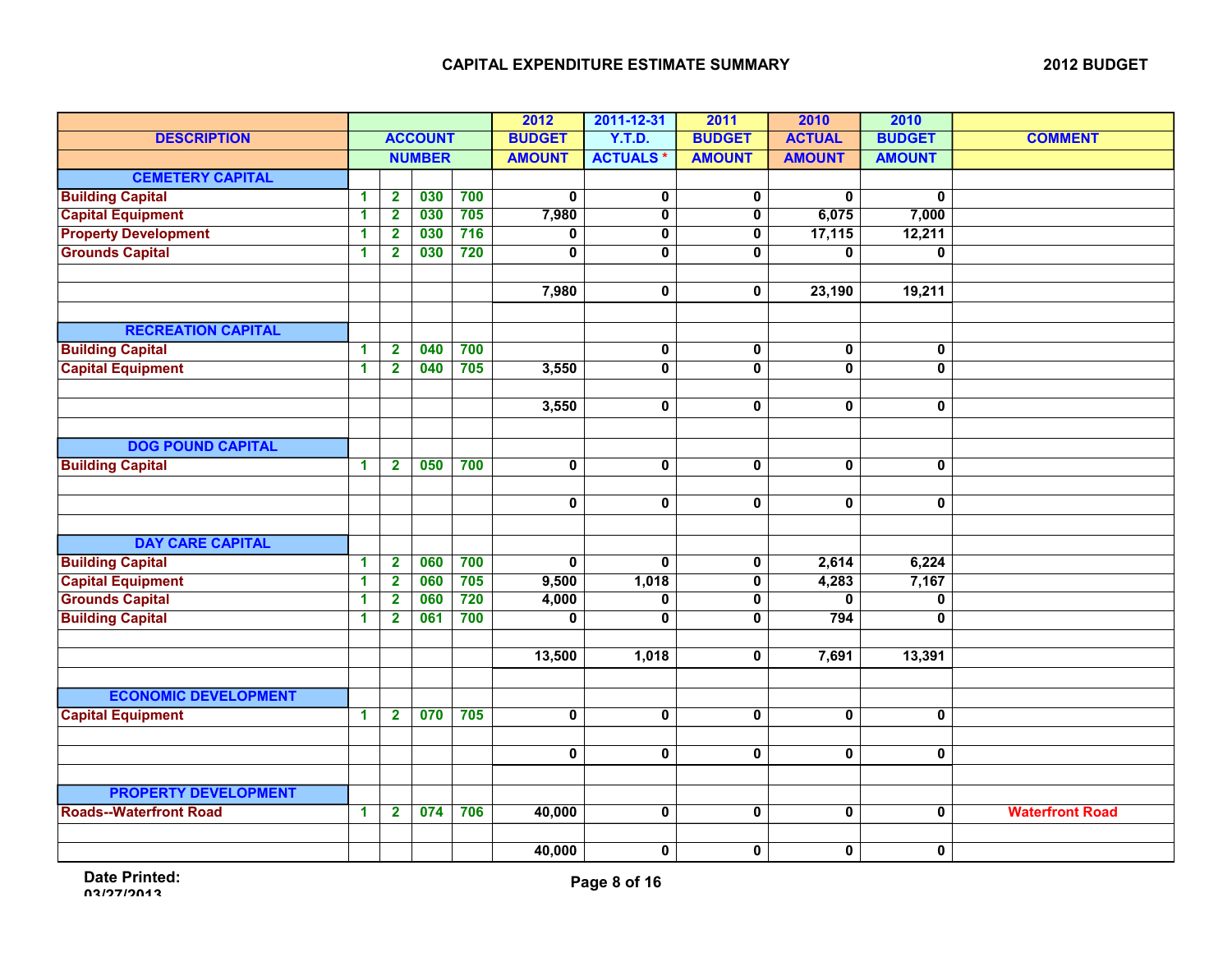|                    |                | 2012          | 2011-12-31       | 2011          | 2010          | 2010          |                |
|--------------------|----------------|---------------|------------------|---------------|---------------|---------------|----------------|
| <b>DESCRIPTION</b> | <b>ACCOUNT</b> | <b>BUDGET</b> | Y.T.D.           | <b>BUDGET</b> | <b>ACTUAL</b> | <b>BUDGET</b> | <b>COMMENT</b> |
|                    | <b>NUMBER</b>  | <b>AMOUNT</b> | <b>ACTUALS *</b> | <b>AMOUNT</b> | <b>AMOUNT</b> | <b>AMOUNT</b> |                |
|                    |                |               |                  |               |               |               |                |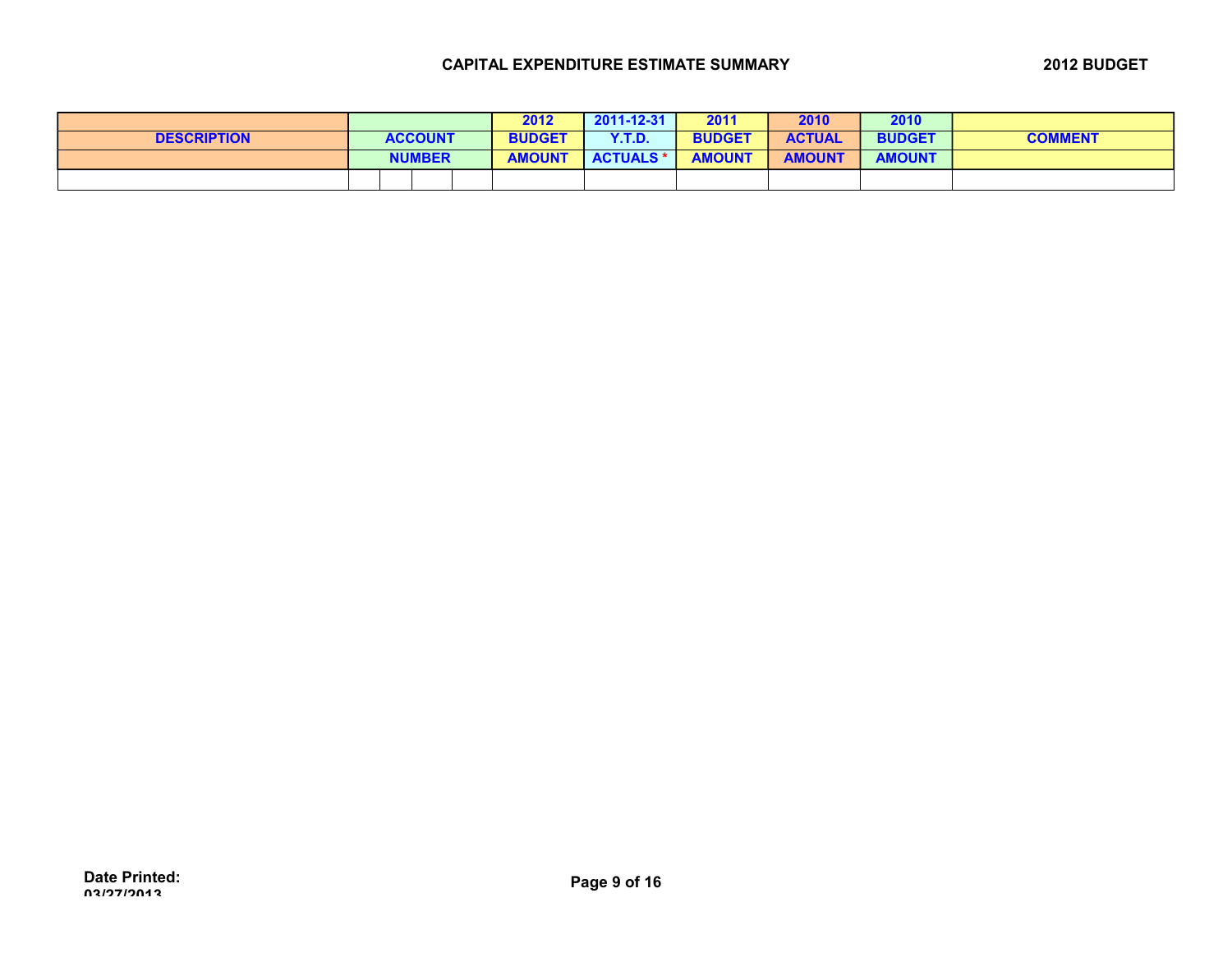|                               |   |                         |                | 2012             | 2011-12-31              | 2011                    | 2010                    | 2010                    |                         |                          |
|-------------------------------|---|-------------------------|----------------|------------------|-------------------------|-------------------------|-------------------------|-------------------------|-------------------------|--------------------------|
| <b>DESCRIPTION</b>            |   |                         | <b>ACCOUNT</b> |                  | <b>BUDGET</b>           | <b>Y.T.D.</b>           | <b>BUDGET</b>           | <b>ACTUAL</b>           | <b>BUDGET</b>           | <b>COMMENT</b>           |
|                               |   |                         | <b>NUMBER</b>  |                  | <b>AMOUNT</b>           | <b>ACTUALS*</b>         | <b>AMOUNT</b>           | <b>AMOUNT</b>           | <b>AMOUNT</b>           |                          |
| <b>PROPERTY DEVELOPMENT</b>   |   |                         |                |                  |                         |                         |                         |                         |                         |                          |
| <b>Roads--Lassie</b>          | 1 | $\overline{2}$          | 075            | 706              | 0                       | 0                       | 0                       | $\overline{\mathbf{0}}$ | 0                       | <b>Lassie Road</b>       |
| Sewer--Lassie                 | 1 | $\overline{2}$          | 075            | 707              | $\overline{\mathbf{0}}$ | $\overline{\mathbf{0}}$ | $\overline{\mathbf{0}}$ | $\overline{0}$          | $\overline{0}$          |                          |
| <b>Water--Lassie</b>          | 1 | $\overline{2}$          | 075            | 708              | 0                       | 0                       | 0                       | 0                       | 0                       |                          |
| <b>Storm Sewers--Lassie</b>   | 1 | $\overline{\mathbf{2}}$ | 075            | 711              | 0                       | $\mathbf 0$             | $\mathbf{0}$            | $\mathbf{0}$            | 0                       |                          |
| <b>Engineering--Lassie</b>    | 1 | $\overline{2}$          | 075            | $\overline{715}$ | 0                       | $\overline{\mathbf{0}}$ | 0                       | $\mathbf 0$             | 0                       |                          |
|                               |   |                         |                |                  |                         |                         |                         |                         |                         |                          |
|                               |   |                         |                |                  | 0                       | 0                       | 0                       | $\mathbf 0$             | 0                       |                          |
|                               |   |                         |                |                  |                         |                         |                         |                         |                         |                          |
| <b>PROPERTY DEVELOPMENT</b>   |   |                         |                |                  |                         |                         |                         |                         |                         |                          |
| <b>Roads--Lakeview</b>        | 1 | $\overline{2}$          | 076            | 706              | 168,249                 | 139,061                 | 350,000                 | $\overline{\mathbf{0}}$ | 0                       | <b>Lakeview Crescent</b> |
| Sewer--Lakeview               | 1 | $\overline{\mathbf{2}}$ | 076            | 707              | $\bf{0}$                | 1,100                   | 350,000                 | $\overline{\mathbf{0}}$ | 0                       |                          |
| <b>Water--Lakeview</b>        | 1 | $\mathbf{2}$            | 076            | 708              | 61,128                  | 216,986                 | 350,000                 | $\overline{\mathbf{0}}$ | 0                       |                          |
| <b>Storm Sewers--Lakeview</b> | 1 | $\mathbf{2}$            | 076            | 711              | 0                       | 3,307                   | 0                       | $\mathbf 0$             | 0                       |                          |
| <b>Engineering--Lakeview</b>  | 1 | $\overline{2}$          | 076            | 715              | 25,000                  | 33,717                  | $\overline{0}$          | $\overline{0}$          | $\overline{0}$          |                          |
|                               |   |                         |                |                  |                         |                         |                         |                         |                         |                          |
|                               |   |                         |                |                  | 254,377                 | 394,170                 | 1,050,000               | $\mathbf{0}$            | 0                       |                          |
|                               |   |                         |                |                  |                         |                         |                         |                         |                         |                          |
| <b>Roads</b>                  | 1 | $\mathbf{2}$            | 077            | 706              | $\mathbf 0$             | $\mathbf 0$             | 0                       | 11,831                  | 0                       | <b>Buffalo Street</b>    |
| <b>Sewer</b>                  | 1 | $\overline{2}$          | 077            | 707              | 0                       | 0                       | 0                       | 4,504                   | $\overline{\mathbf{0}}$ |                          |
| <b>Property Development</b>   | 1 | $\mathbf{2}$            | 077            | 716              | $\overline{\mathbf{0}}$ | $\overline{\mathbf{0}}$ | $\overline{0}$          | 4,927                   | $\overline{\mathbf{0}}$ |                          |
|                               |   |                         |                |                  |                         |                         |                         |                         |                         |                          |
|                               |   |                         |                |                  | 0                       | 0                       | 0                       | 21,262                  | 0                       |                          |
|                               |   |                         |                |                  |                         |                         |                         |                         |                         |                          |
|                               |   |                         |                |                  |                         |                         |                         |                         |                         |                          |
| <b>Roads</b>                  | 1 | $\mathbf{2}$            | 078            | 706              | $\overline{\textbf{0}}$ | $\overline{\textbf{0}}$ | 0                       | 1,316                   | 0                       | <b>Young Street</b>      |
| <b>Sewer</b>                  | 1 | $\overline{2}$          | 078            | 707              | $\overline{\mathbf{0}}$ | $\overline{\mathbf{0}}$ | $\overline{0}$          | 567                     | $\overline{\mathbf{0}}$ |                          |
| <b>Water</b>                  | 1 | $\overline{2}$          | 078            | 708              | 0                       | 0                       | 0                       | 11,728                  | 0                       |                          |
| <b>Property Development</b>   | 1 | $\overline{2}$          | 078            | 716              | 0                       | $\mathbf{0}$            | $\mathbf{0}$            | 4,927                   | 0                       |                          |
|                               |   |                         |                |                  |                         |                         |                         |                         |                         |                          |
|                               |   |                         |                |                  | $\pmb{0}$               | $\pmb{0}$               | 0                       | 18,537                  | 0                       |                          |
|                               |   |                         |                |                  |                         |                         |                         |                         |                         |                          |
| <b>Roads</b>                  | 1 | $\mathbf{2}$            | 079            | 706              | $\mathbf 0$             | 0                       | 0                       | 12,007                  | 0                       | <b>Dickenson Road</b>    |
| <b>Sewer</b>                  | 1 | $\overline{2}$          | 079            | 707              | $\overline{\mathbf{0}}$ | $\overline{\mathbf{0}}$ | 0                       | 5,103                   | 0                       |                          |
| <b>Water</b>                  | 1 | $\overline{\mathbf{2}}$ | 079            | 708              | 0                       | $\mathbf 0$             | 0                       | 2,405                   | 0                       |                          |
| <b>Property Development</b>   | 1 | $\overline{\mathbf{2}}$ | 079            | 716              | 0                       | 0                       | 0                       | 4,927                   | 0                       |                          |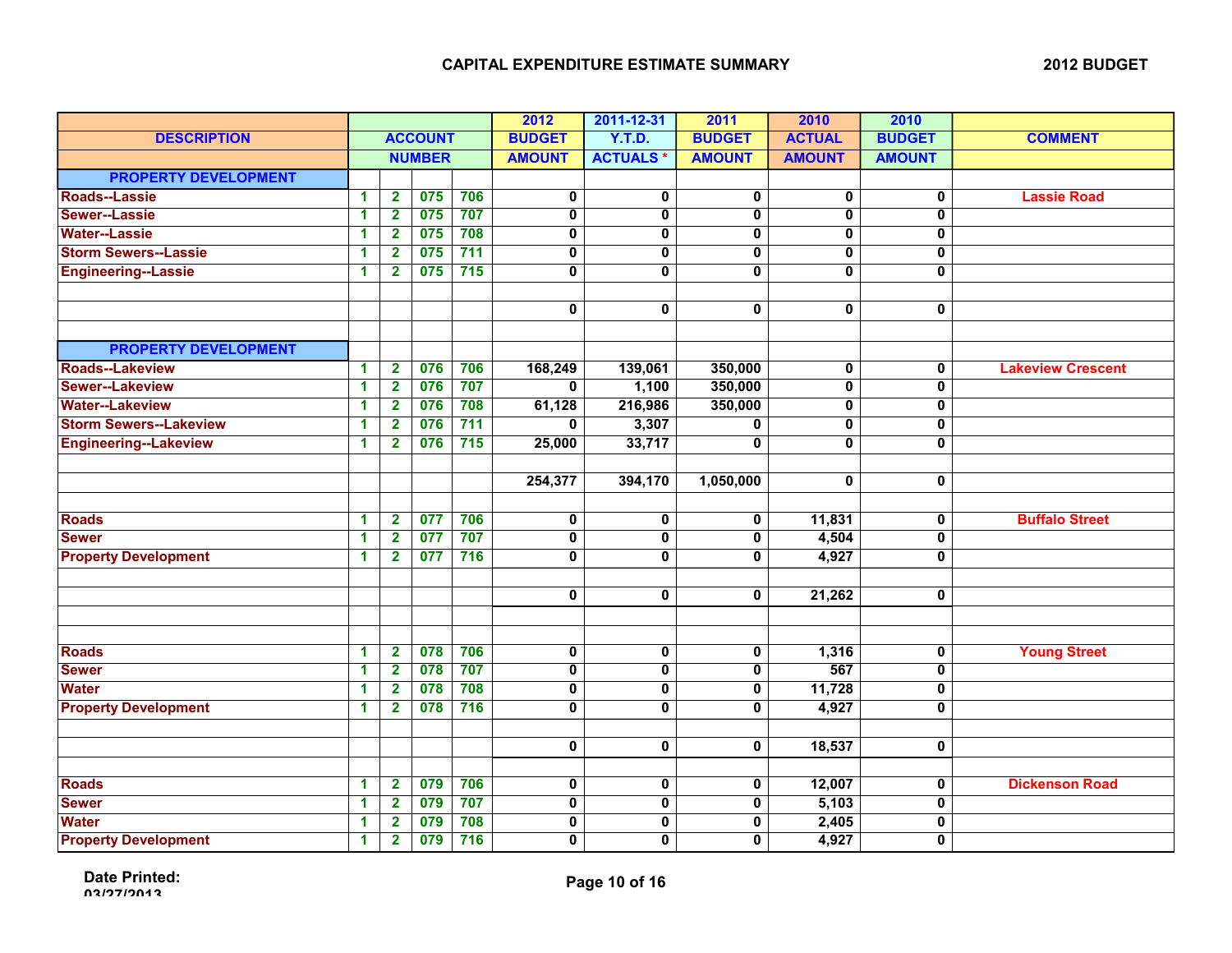|                    |  |                | 2012          | 2011-12-31       | 2011          | 2010          | 2010          |                |
|--------------------|--|----------------|---------------|------------------|---------------|---------------|---------------|----------------|
| <b>DESCRIPTION</b> |  | <b>ACCOUNT</b> | <b>BUDGET</b> | <b>Y.T.D.</b>    | <b>BUDGET</b> | <b>ACTUAL</b> | <b>BUDGET</b> | <b>COMMENT</b> |
|                    |  | <b>NUMBER</b>  | <b>AMOUNT</b> | <b>ACTUALS *</b> | <b>AMOUNT</b> | <b>AMOUNT</b> | <b>AMOUNT</b> |                |
|                    |  |                |               |                  |               |               |               |                |
|                    |  |                | o             | 0                |               | 24,442        |               |                |
|                    |  |                |               |                  |               |               |               |                |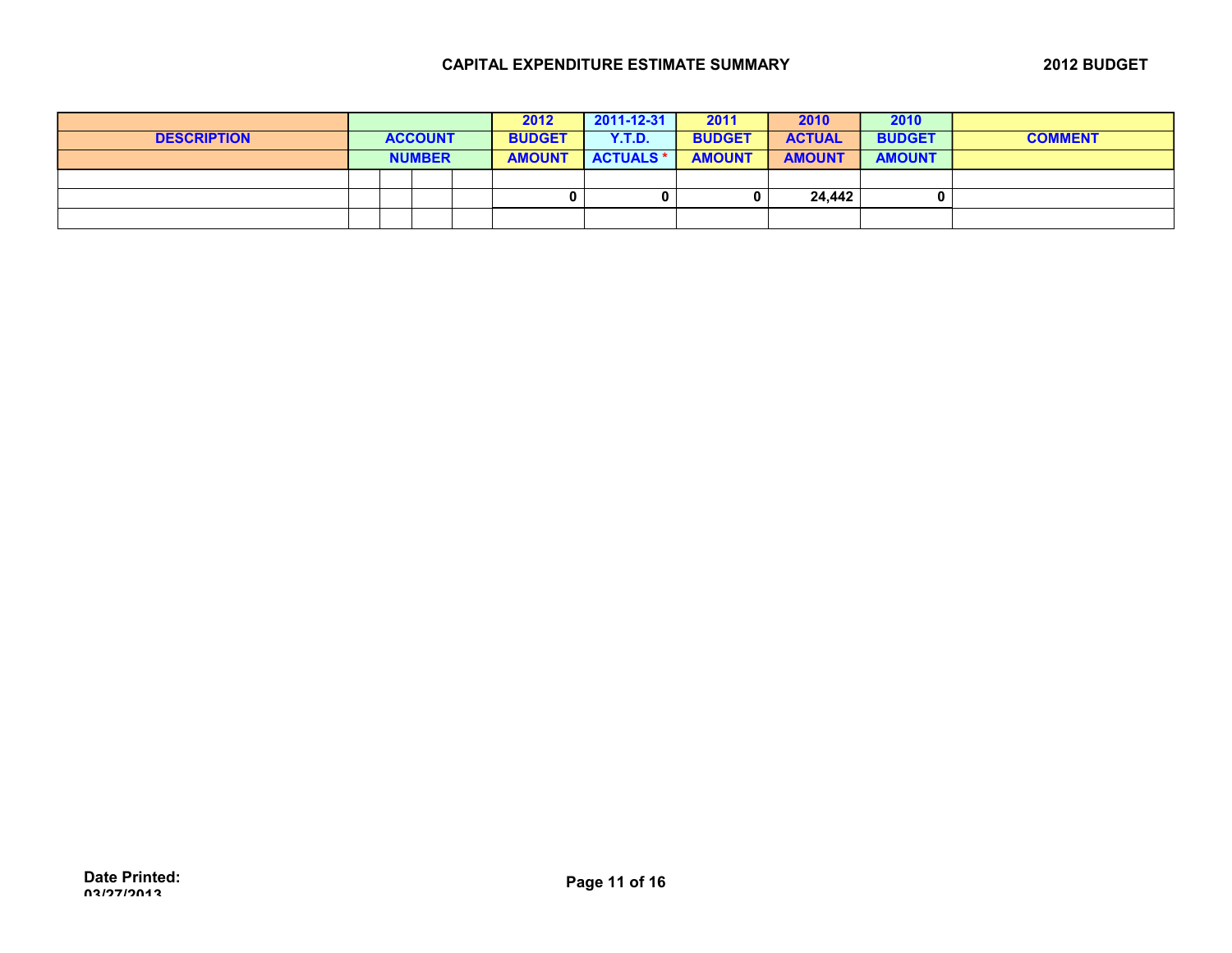|                                        |                      |                         |                |       | 2012                    | 2011-12-31      | 2011           | 2010          | 2010                    |                             |
|----------------------------------------|----------------------|-------------------------|----------------|-------|-------------------------|-----------------|----------------|---------------|-------------------------|-----------------------------|
| <b>DESCRIPTION</b>                     |                      |                         | <b>ACCOUNT</b> |       | <b>BUDGET</b>           | <b>Y.T.D.</b>   | <b>BUDGET</b>  | <b>ACTUAL</b> | <b>BUDGET</b>           | <b>COMMENT</b>              |
|                                        |                      |                         | <b>NUMBER</b>  |       | <b>AMOUNT</b>           | <b>ACTUALS*</b> | <b>AMOUNT</b>  | <b>AMOUNT</b> | <b>AMOUNT</b>           |                             |
| <b>PROPERTY DEVELOPMENT</b>            |                      |                         |                |       |                         |                 |                |               |                         |                             |
| <b>Roads</b>                           | $\blacktriangleleft$ | $\mathbf{2}$            | 080            | 706   | $\mathbf 0$             | $\mathbf{0}$    | $\mathbf 0$    | 13,666        | 0                       | <b>General</b>              |
| <b>Sewer</b>                           | $\blacktriangleleft$ | $\overline{2}$          | 080            | 707   | $\pmb{0}$               | (931)           | $\mathbf 0$    | $\mathbf{0}$  | 0                       |                             |
| <b>Water</b>                           | 1                    | $\overline{\mathbf{2}}$ | 080            | 708   | $\mathbf 0$             | 959             | 0              | $\bf{0}$      | 0                       |                             |
| <b>Sidewalks</b>                       | 1                    | $\mathbf{2}$            | 080            | 709   | 0                       | 0               | 0              | 11,397        | 0                       |                             |
| <b>Property Development</b>            | 1                    | $\mathbf{2}$            | 080            | 716   | $\pmb{0}$               | 0               | 0              | 115,708       | 0                       |                             |
| <b>Hydro</b>                           | 1                    | $\mathbf{2}$            | 080            | $724$ | $\overline{\mathbf{0}}$ | 13,744          | 13,744         | 10,582        | $\overline{\mathbf{0}}$ |                             |
| <b>Municipal Studies</b>               | 1                    | $\overline{2}$          | 080            | 730   | $\overline{\mathbf{0}}$ | $\mathbf 0$     | $\mathbf 0$    | 15,473        | $\overline{\mathbf{0}}$ |                             |
|                                        |                      |                         |                |       |                         |                 |                |               |                         |                             |
|                                        |                      |                         |                |       | $\mathbf 0$             | 13,772          | 13,744         | 166,826       | 0                       |                             |
| <b>Equipment</b>                       | $\blacktriangleleft$ | $\mathbf{2}$            | 081            | 705   | $\mathbf 0$             | $\mathbf 0$     | $\mathbf{0}$   | 118,958       | 0                       | <b>Skate Board Park</b>     |
| <b>Property Development</b>            | 1                    | $\mathbf{2}$            | 081            | 716   | $\mathbf 0$             | $\overline{0}$  | $\overline{0}$ | 36,887        | $\overline{0}$          |                             |
| <b>Grounds</b>                         | $\blacktriangleleft$ | $\overline{\mathbf{2}}$ | 081            | 720   | $\mathbf 0$             | 67,611          | 135,621        | 171,386       | 508,800                 |                             |
|                                        |                      |                         |                |       |                         |                 |                |               |                         |                             |
|                                        |                      |                         |                |       | $\mathbf 0$             | 67,611          | 135,621        | 327,231       | 508,800                 |                             |
|                                        |                      |                         |                |       |                         |                 |                |               |                         |                             |
| <b>General Requirements</b>            | 1                    | $\mathbf{2}$            | 082            | 701   | $\mathbf 0$             | 4,670           | $\mathbf 0$    | 73,239        | 138,931                 | <b>Highway Commercial</b>   |
| <b>Roads</b>                           | 1                    | $\overline{2}$          | 082            | 706   | $\mathbf 0$             | 90,775          | $\mathbf 0$    | 546,904       | 958,731                 |                             |
| <b>Sewer</b>                           | 1                    | $\mathbf{2}$            | 082            | 707   | $\mathbf 0$             | 6,078           | 0              | 3,294         | 178,545                 |                             |
| <b>Water</b>                           | 1                    | $\overline{\mathbf{2}}$ | 082            | 708   | $\overline{\mathbf{0}}$ | 8,613           | $\mathbf{0}$   | 45,473        | 170,309                 |                             |
| <b>Storm Sewers</b>                    | $\mathbf{1}$         | $\overline{\mathbf{2}}$ | 082            | 711   | $\bf{0}$                | $\bf{0}$        | $\mathbf{0}$   | 5,541         | $\bf{0}$                |                             |
| <b>Property Development</b>            | 1                    | $\overline{\mathbf{2}}$ | 082            | 716   | 0                       | $\mathbf{0}$    | $\mathbf{0}$   | 54,785        | 49,270                  |                             |
| <b>Hydro</b>                           | $\blacktriangleleft$ | $\overline{\mathbf{2}}$ | 082            | 724   | $\mathbf 0$             | 61,267          | 166,782        | 175,423       | 250,000                 |                             |
|                                        |                      |                         |                |       |                         |                 |                |               |                         |                             |
|                                        |                      |                         |                |       | $\mathbf 0$             | 171,402         | 166,782        | 904,659       | 1,745,786               |                             |
| <b>Property Development--Nungessor</b> | 1                    | $\mathbf{2}$            | 083            | 716   | 0                       | 10,028          | 0              | 128,694       | 8,649,600               | <b>Nungessor Industrial</b> |
| <b>Hydro</b>                           | 1                    | $\overline{2}$          | 083            | 724   | $\mathbf 0$             | 6,000           | $\mathbf 0$    | $\mathbf{0}$  | 0                       |                             |
|                                        |                      |                         |                |       |                         |                 |                |               |                         |                             |
|                                        |                      |                         |                |       | $\mathbf 0$             | 16,028          | $\mathbf 0$    | 128,694       | 8,649,600               |                             |
|                                        |                      |                         |                |       |                         |                 |                |               |                         |                             |
| <b>Building--Terminal</b>              | 1                    | $\mathbf{2}$            | 084            | 700   | $\mathbf 0$             | 3,121,128       | 3,223,077      | 2,928,201     | 6,462,497               | <b>New Terminal</b>         |
| <b>Property Development</b>            | 1                    | $\mathbf{2}$            | 084            | 716   | $\mathbf 0$             | 98,553          | 142,186        | 125,470       | 0                       |                             |
| <b>Hydro</b>                           | 1                    | $\overline{\mathbf{2}}$ | 084            | 724   | 0                       | 603             | 42,041         | 34,279        | 0                       |                             |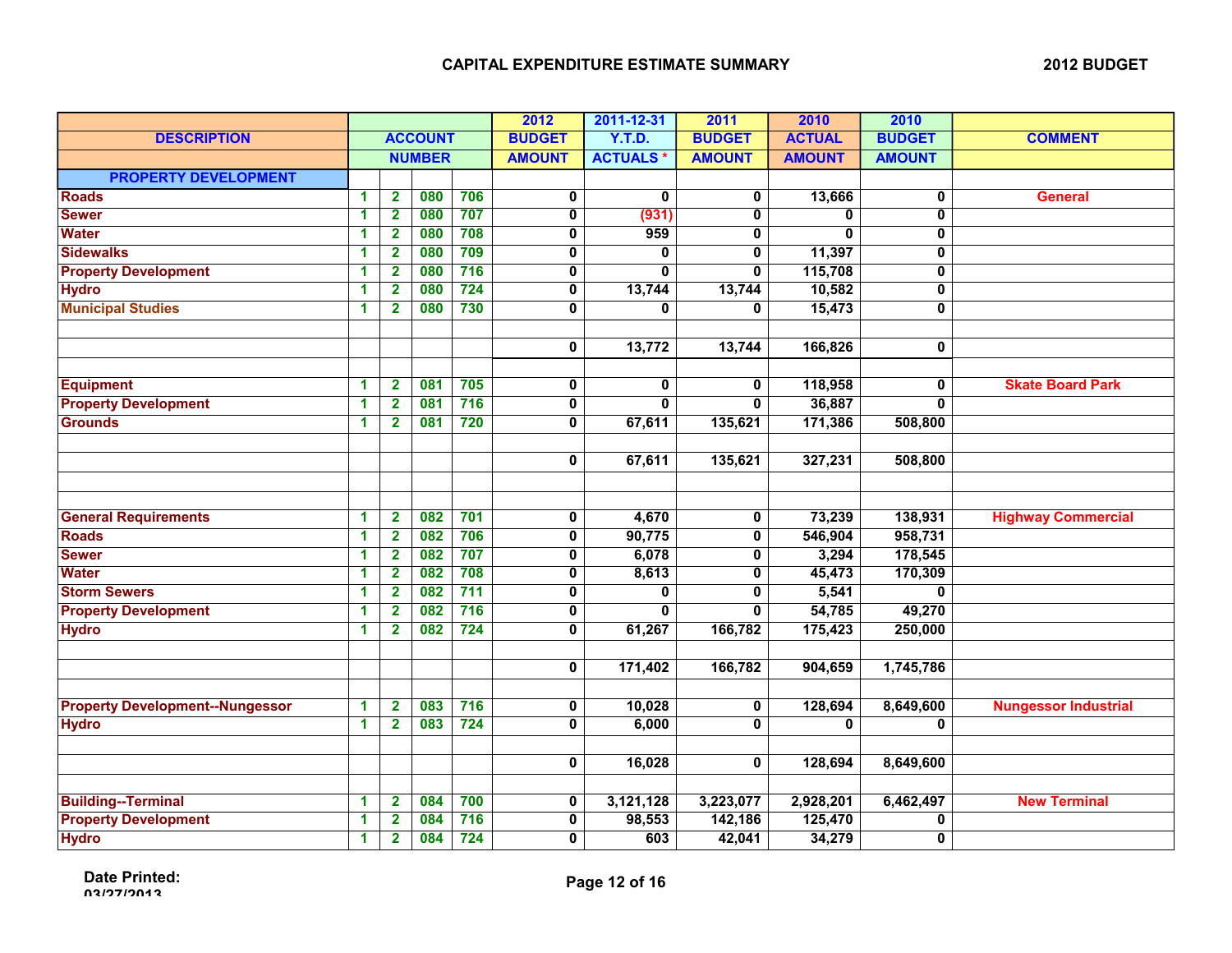|                    |                |  |  |  | 2012          | 2011-12-31       | 2011          | 2010          | 2010          |                |
|--------------------|----------------|--|--|--|---------------|------------------|---------------|---------------|---------------|----------------|
| <b>DESCRIPTION</b> | <b>ACCOUNT</b> |  |  |  | <b>BUDGET</b> | <b>Y.T.D.</b>    | <b>BUDGET</b> | <b>ACTUAL</b> | <b>BUDGET</b> | <b>COMMENT</b> |
|                    | <b>NUMBER</b>  |  |  |  | <b>AMOUNT</b> | <b>ACTUALS *</b> | <b>AMOUNT</b> | <b>AMOUNT</b> | <b>AMOUNT</b> |                |
|                    |                |  |  |  |               |                  |               |               |               |                |
|                    |                |  |  |  |               | 3.220.285        | 3,407,303     | 3,087,950     | 6,462,497     |                |
|                    |                |  |  |  |               |                  |               |               |               |                |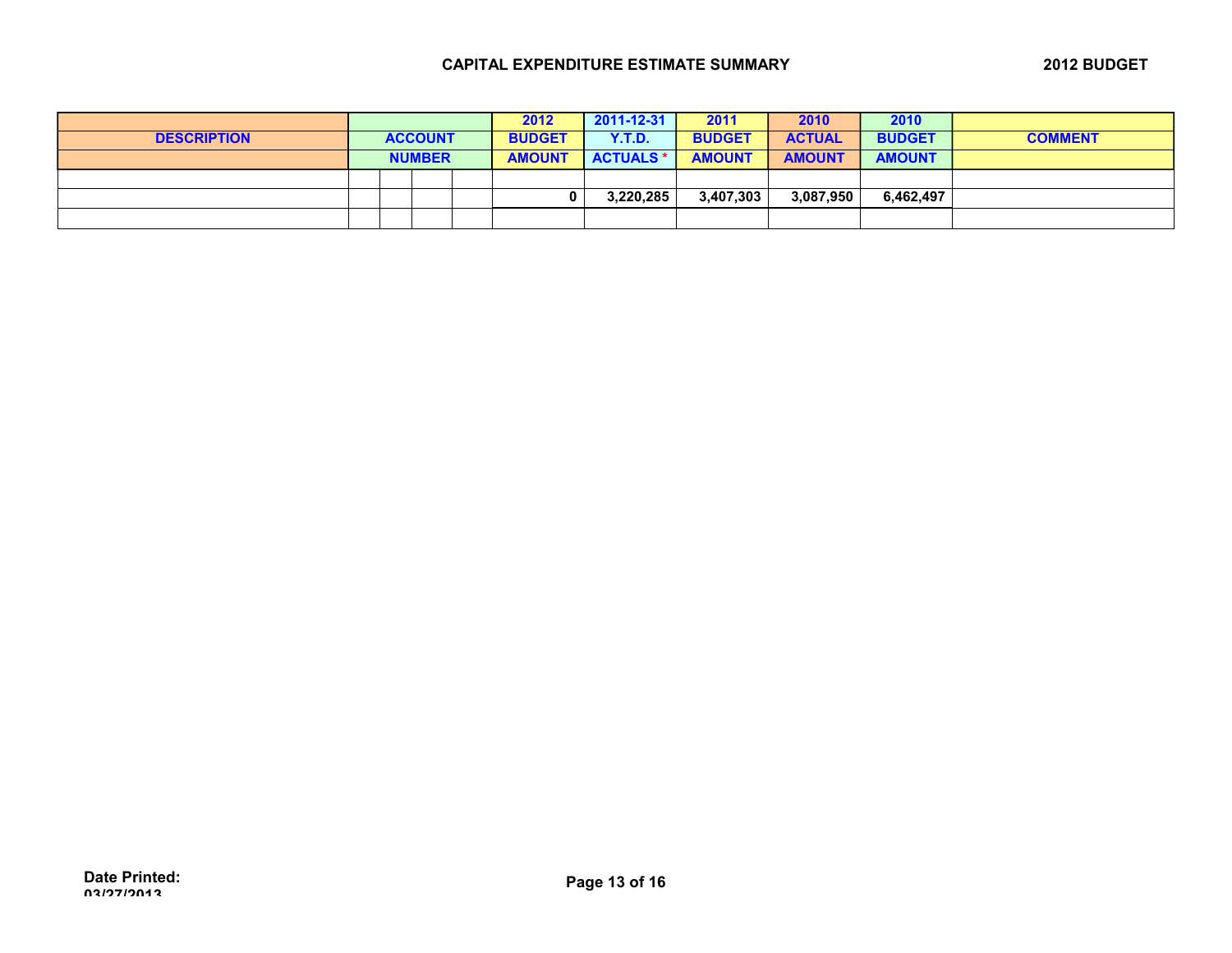|                                   | <b>ACCOUNT</b> |                         |               |                 | 2012                    | 2011-12-31              | 2011                    | 2010          | 2010           |                             |
|-----------------------------------|----------------|-------------------------|---------------|-----------------|-------------------------|-------------------------|-------------------------|---------------|----------------|-----------------------------|
| <b>DESCRIPTION</b>                |                |                         |               |                 | <b>BUDGET</b>           | <b>Y.T.D.</b>           | <b>BUDGET</b>           | <b>ACTUAL</b> | <b>BUDGET</b>  | <b>COMMENT</b>              |
|                                   | <b>NUMBER</b>  |                         | <b>AMOUNT</b> | <b>ACTUALS*</b> | <b>AMOUNT</b>           | <b>AMOUNT</b>           | <b>AMOUNT</b>           |               |                |                             |
| <b>PROPERTY DEVELOPMENT</b>       |                |                         |               |                 |                         |                         |                         |               |                |                             |
| <b>Roads--Terminal Parking</b>    | 1              | $\mathbf{2}$            | 085           | 706             | $\mathbf 0$             | 0                       | $\mathbf{0}$            | 3,256         | 1,017,600      | <b>Terminal Parking Lot</b> |
| <b>Property Development</b>       | 1              | $\overline{\mathbf{2}}$ | 085           | 716             | $\mathbf 0$             | 1,424                   | $\mathbf{0}$            | 8,377         | $\mathbf 0$    |                             |
| <b>Parking Lot</b>                | 1              | $\mathbf{2}$            | 085           | 721             | 0                       | 1,113,236               | 1,035,628               | 55,083        | 0              |                             |
|                                   |                |                         |               |                 |                         |                         |                         |               |                |                             |
|                                   |                |                         |               |                 | $\mathbf 0$             | 1,114,660               | 1,035,628               | 66,716        | 1,017,600      |                             |
|                                   |                |                         |               |                 |                         |                         |                         |               |                |                             |
| <b>Roads</b>                      | 1              | $\mathbf{2}$            | 086           | 706             | $\mathbf 0$             | 163,253                 | 211,992                 | 1,509,700     | 3,454,536      | <b>Fifth Street</b>         |
| <b>Sewer</b>                      | 1              | $\overline{\mathbf{2}}$ | 086           | 707             | $\overline{\mathbf{0}}$ | $\pmb{0}$               | 0                       | 290,110       | 0              |                             |
| <b>Water</b>                      | 1              | $\mathbf{2}$            | 086           | 708             | $\mathbf 0$             | 0                       | 0                       | 518,536       | 0              |                             |
| <b>Side Walks</b>                 | 1              | $\overline{\mathbf{2}}$ | 086           | 709             | $\overline{\mathbf{0}}$ | $\overline{\mathbf{0}}$ | $\mathbf{0}$            | 30,314        | 0              |                             |
| <b>Storm Sewers</b>               | 1              | $\overline{\mathbf{2}}$ | 086           | 711             | $\mathbf 0$             | $\overline{\mathbf{0}}$ | $\mathbf 0$             | 283,974       | 0              |                             |
| <b>Property Development</b>       | 1              | $\overline{\mathbf{2}}$ | 086           | 716             | $\mathbf 0$             | $\overline{0}$          | $\mathbf 0$             | 94,819        | 0              |                             |
| <b>Grounds</b>                    | 1              | $\mathbf{2}$            | 086           | 720             | 0                       | 1,757                   | $\mathbf 0$             | 27,635        | 0              |                             |
|                                   |                |                         |               |                 |                         |                         |                         |               |                |                             |
|                                   |                |                         |               |                 | $\pmb{0}$               | 165,011                 | 211,992                 | 2,755,088     | 3,454,536      |                             |
|                                   |                |                         |               |                 |                         |                         |                         |               |                |                             |
| <b>Roads</b>                      | 1              | $\mathbf{2}$            | 087           | 706             | $\mathbf 0$             | 1,295                   | $\mathbf 0$             | 10,940        | 75,302         | <b>Campbell Road</b>        |
| <b>Sewer</b>                      | 1              | $\mathbf{2}$            | 087           | 707             | $\overline{\mathbf{0}}$ | 0                       | $\overline{\mathbf{0}}$ | 6,106         | 0              |                             |
| <b>Water</b>                      | 1              | $\mathbf{2}$            | 087           | 708             | $\mathbf 0$             | 0                       | 0                       | 627           | 0              |                             |
| <b>Storm Sewers</b>               | 1              | $\overline{\mathbf{2}}$ | 087           | 711             | $\overline{\mathbf{0}}$ | $\overline{\mathbf{0}}$ | $\mathbf{0}$            | 15,722        | $\overline{0}$ |                             |
| <b>Hydro</b>                      | 1              | $\mathbf{2}$            | 087           | 724             | $\mathbf 0$             | $\overline{0}$          | $\mathbf{0}$            | 45,977        | 40,704         |                             |
|                                   |                |                         |               |                 |                         |                         |                         |               |                |                             |
|                                   |                |                         |               |                 | $\mathbf 0$             | 1,295                   | $\mathbf{0}$            | 79,371        | 116,006        |                             |
|                                   |                |                         |               |                 |                         |                         |                         |               |                |                             |
| <b>Roads</b>                      | 1              | $\mathbf{2}$            | 089           | 706             | 0                       | 14,409                  | 324,145                 | 368,476       | 437,568        | <b>McManus</b>              |
| <b>Hydro</b>                      | 1              | $\mathbf{2}$            | 089           | 724             | $\mathbf 0$             | 100,722                 | 86,783                  | $\mathbf{0}$  | 254,400        |                             |
|                                   |                |                         |               |                 |                         |                         |                         |               |                |                             |
|                                   |                |                         |               |                 | $\mathbf 0$             | 115,131                 | 410,928                 | 368,476       | 691,968        |                             |
|                                   |                |                         |               |                 |                         |                         |                         |               |                |                             |
| <b>TOTAL PROPERTY DEVELOPMENT</b> |                |                         |               |                 | 294,377                 | 5,279,364               | 6,431,999               | 7,949,251     | 22,646,793     |                             |
|                                   |                |                         |               |                 |                         |                         |                         |               |                |                             |
| 9-1-1 PROJECT                     |                |                         |               |                 |                         |                         |                         |               |                |                             |
| <b>Consultant</b>                 | 1              | $\mathbf{2}$            | 090           | 425             | $\mathbf 0$             | $\mathbf 0$             | 1,200                   | 1,200         | $\mathbf 0$    |                             |
|                                   |                |                         |               |                 |                         |                         |                         |               |                |                             |
|                                   |                |                         |               |                 | 0                       | 0                       | 1,200                   | 1,200         | $\mathbf 0$    |                             |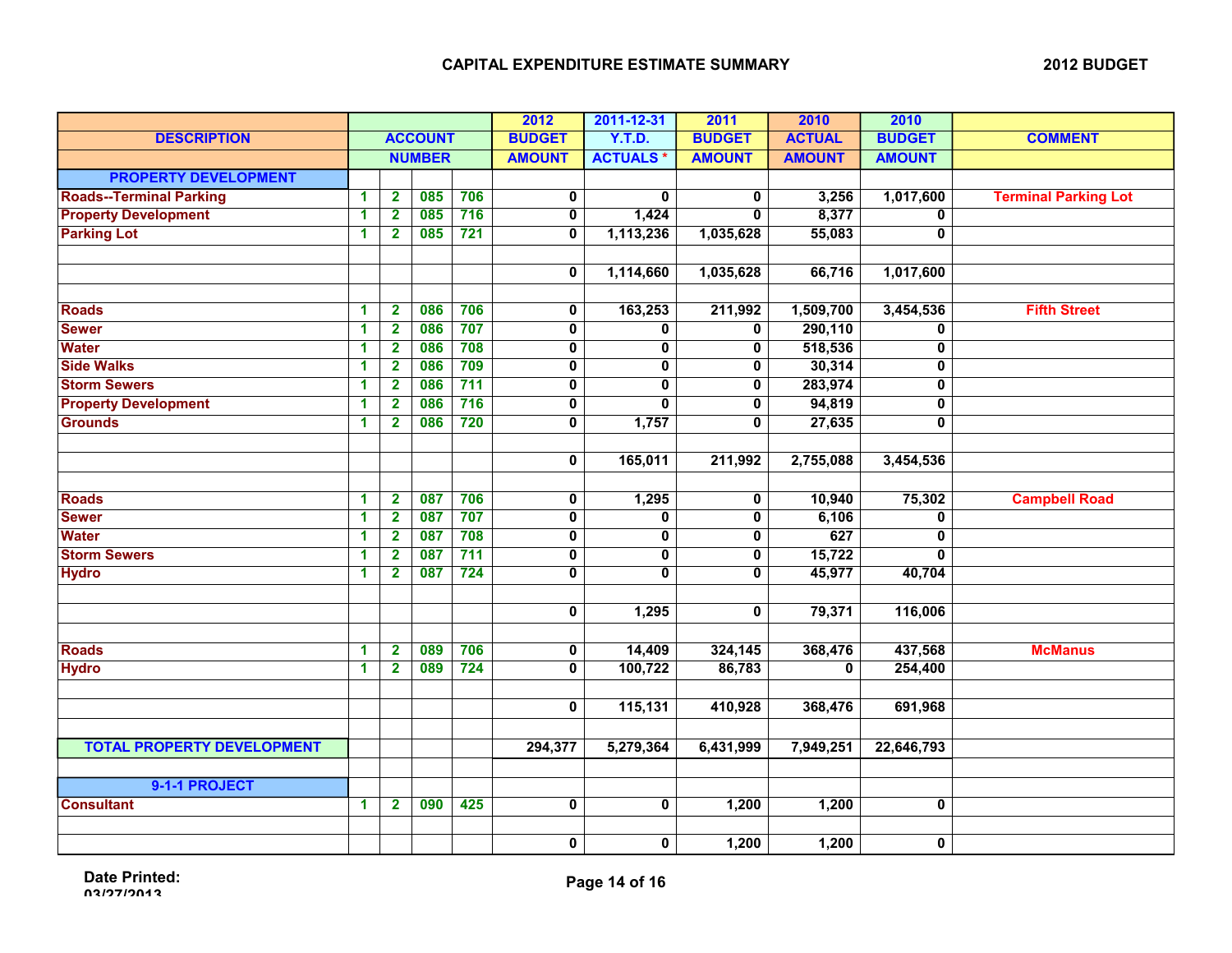|                    |                | 2012          | $2011 - 12 - 31$ | 2011          | 2010          | 2010          |                |
|--------------------|----------------|---------------|------------------|---------------|---------------|---------------|----------------|
| <b>DESCRIPTION</b> | <b>ACCOUNT</b> | <b>BUDGET</b> | Y.T.D.           | <b>BUDGET</b> | <b>ACTUAL</b> | <b>BUDGET</b> | <b>COMMENT</b> |
|                    | <b>NUMBER</b>  | <b>AMOUNT</b> | <b>ACTUALS *</b> | <b>AMOUNT</b> | <b>AMOUNT</b> | <b>AMOUNT</b> |                |
|                    |                |               |                  |               |               |               |                |